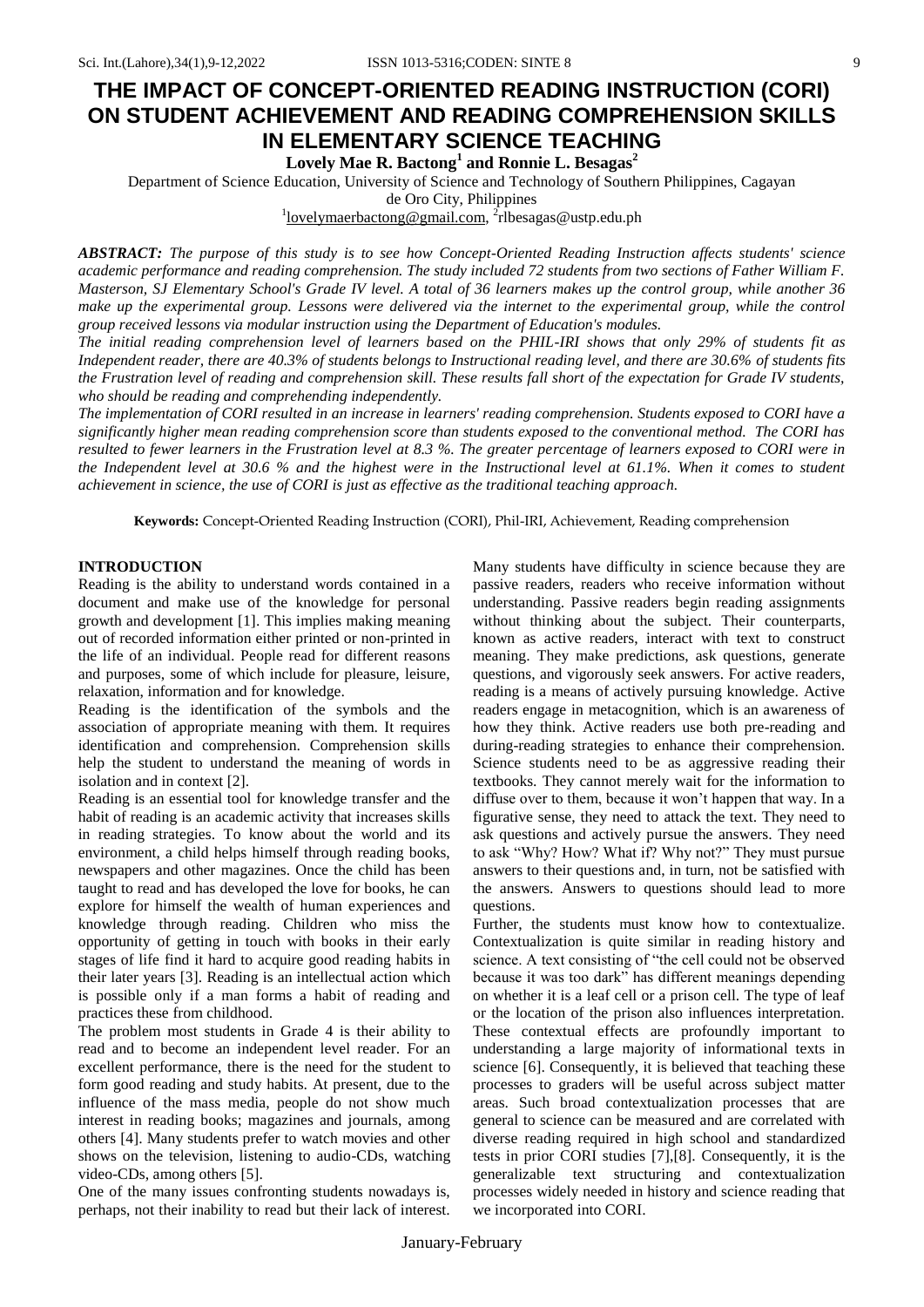Additionally, the researcher observed that the students need to improve their understanding in the text they read. The result of the Phil- IRI has shown that students in Grade IV level in West 1 District during the Phil-iri Pretest have 29% frustration readers, 41% instructional readers, 29% independent readers. However, during the Phil-iri Posttest result the learners have 12% under frustration readers, 39% instructional readers, and 49% independent readers. Though the number of the independent readers increased the District aims to have higher percent of independent readers in the Division. This is to build a foundation of the student's reading ability in preparation for the secondary level of their education. For the first time, Philippines joined the Programme for International Student Assessment (PISA) of the Organization for Economic Cooperation and Development (OECD) in 2018, as part of globalizing the quality of Philippine basic education reform plan. The PISA results released on Dec. 3, 2018 revealed that the Philippines scored 353 in Mathematics, 357 in Science, and 340 in Reading, all below the average of participating OECD countries [9]. The study aims to determine the effect of Concept-Oriented Reading Instruction to the students' science academic performance and reading comprehension skills.

## **METHODOLOGY**

The study employed a quasi-experimental design with a pretest-posttest. It was quasi-experimental in nature because two intact groups of respondents were used; one was the control group, which received conventional instruction, and the other was the experimental group, which received concept-oriented reading instruction. Before the experiment began, both groups completed the Philippine Informal Reading Inventory (Phil-IRI) to ascertain the students' reading ability. The researcher-made test was used to determine the student's cognitive achievement.

The study took place at Fr. William F. Masterson, S.J. Elementary School, which was previously known as KM 5 Elementary School. The participants were the 72 fourthgrade students during the academic year 2020-2021. The conventional group consists of 36 students, whereas the experimental group consists of 36 students. The experimental group received lessons via online conceptoriented reading instruction (CORI), whereas the conventional group received lessons via modular instruction using the Department of Education modules.

The study used a teacher-made questionnaire that was validated by three experts from the Department of Education and the University of Science and Technology of Southern Philippines. Explicit Reading Instruction has been built upon principles of Concept-Oriented Reading Instruction (CORI) which is an instructional approach that allows students an opportunity to engage in reading informational texts when using hands-on activities and fostering collaboration. Concept-Oriented Reading Instruction (CORI) advocated by Guthrie, McRae and Klauda (2007) incorporated classroom practices that combined reading strategy instruction, motivationalengagement supports, and content goals [10]. CORI's guiding principles comprise (1) explicit instruction in significant reading strategies on a continual basis, (2) an emphasis on vocabulary development, (3) a range of coherent contents, materials and student choices, (4)

reading fluency practices, (5) time for extensive reading and (6) integrated reading-writing tasks.

The Phil-IRI was administered using a standardized test developed by the Department of Education. The Phil-IRI is an informal reading inventory composed of graded passages designed to assess an individual's oral reading, silent reading, and listening comprehension abilities. These three types of assessments are designed to ascertain the student's level of independence, instruction, and frustration. The participants were chosen on purpose using intact group sampling for the experimental and control groups. The number of frequencies of responses for each question was used to score the questionnaire.

## **RESULTS AND DISCUSSION**

## **Reading Comprehension Skills of Learners Based on the Philippine Informal Reading Inventory (Phil-IRI)**

The Philippine Informal Reading Inventory (Phil-IRI) is a project of the Department of Education's Bureau of Learning Delivery that directly addresses the department's mission to make every Filipino child a reader. It is built around the Department's flagship program, "Every Child A Reader," which aims to make every Filipino child a reader and writer at his or her grade level. The Phil-IRI is an informal reading inventory comprised of graded passages designed to assess an individual's oral reading, silent reading, and listening comprehension abilities. These three types of assessments are designed to ascertain the student's level of independence, instructional ability, and frustration.

Table 1 summarizes the students' reading comprehension levels as measured by the PHIL-IRI prior to the implementation of CORI. As can be deduced, only 29% of students qualify as independent readers. This means that approximately three out of every ten fourth-grade students at Father William F. Masterson, SJ Elementary School are capable of reading independently with near-perfect reading and comprehension. These students are capable of reading independently of the assistance or guidance of a teacher. On the other hand, 40.3 percent of students are classified as having an Instructional reading level. This result indicates that approximately four out of every ten grade IV students have less reading comprehension ability and are more reliant on teacher-directed reading instruction. Additionally, 30.6 percent of students have reading and comprehension skills at the Frustration level. These are students who have difficulty reading and are unable to comprehend what is being read.

**Table 1. Reading Comprehension Skills of Learners: Phil-IRI Results**

|                               | Frequency | Percent |
|-------------------------------|-----------|---------|
| Frustration (58% and below)   | 22        | 30.6    |
| Instructional (59% - 79%)     | 29        | 40.3    |
| Independent $(80 % - 100 % )$ | 21        | 29.2    |
| Total                         | 72        | 100     |

Students in Grade IV are expected to be proficient in reading and comprehension. This level signifies that student can now read independently and with comprehension. However, 30.6 percent at the frustration level deviates significantly from the expectation. Without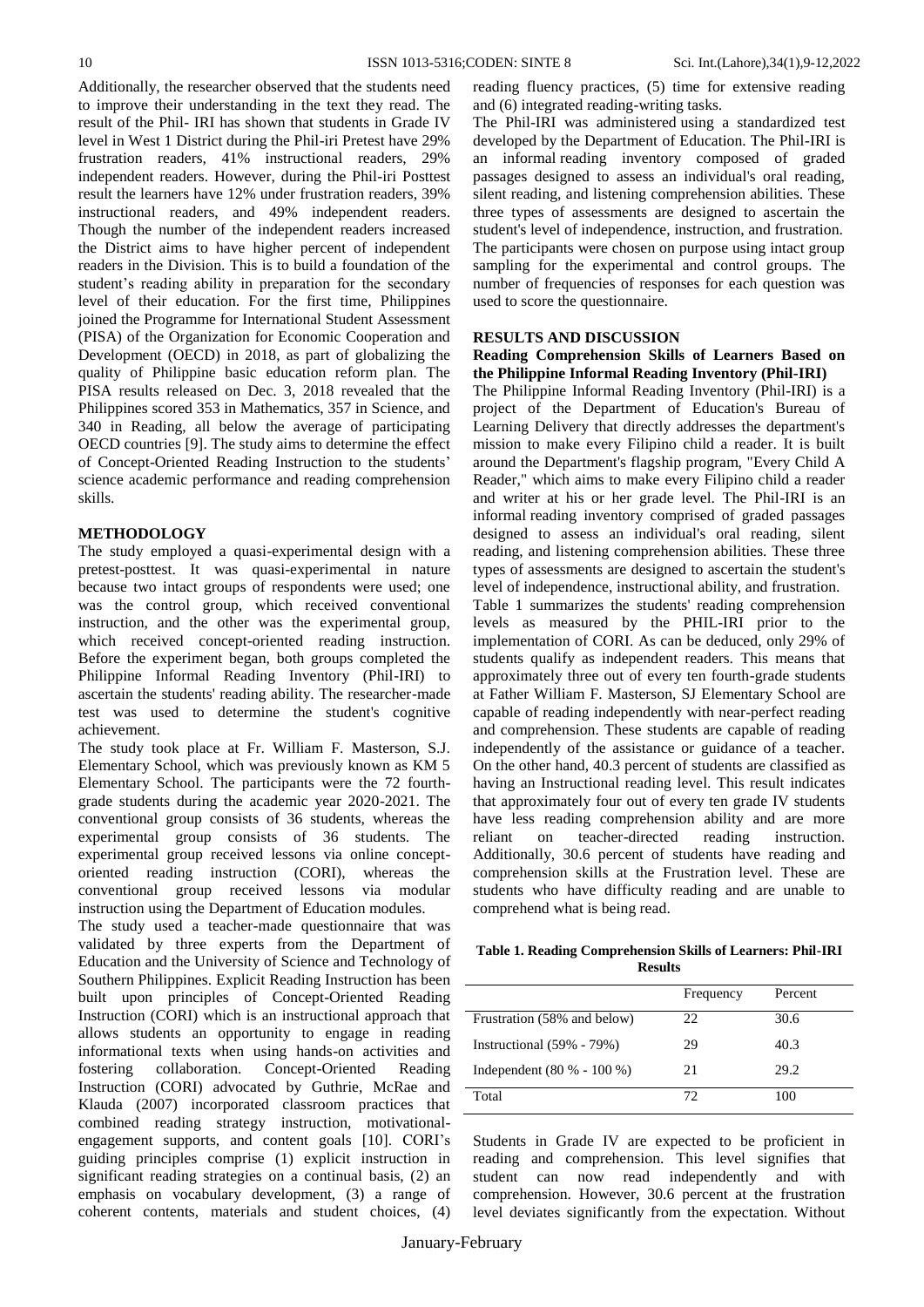comprehension, reading becomes a pointless and frustrating exercise in word calling. It is not hyperbole to assert that how well students develop their ability to comprehend what they read has a profound impact on their entire lives. Thus, a primary goal of reading comprehension instruction is to assist students in acquiring the knowledge, skills, and experiences necessary to develop into competent and enthusiastic readers. Thus, the school's goal is to have instructional readers, more independent readers, and zero frustration level readers. When there are a large number of independent readers, it results in a higher score on national and international achievement examinations. The CORI is one strategy that has the potential to significantly improve students' reading comprehension abilities and achievement scores.

## **Concept Oriented Reading Instructions (CORI)**

#### *Reading Comprehension Skills*

Table 2 presents the reading comprehension abilities of students exposed to two different types of instruction: conventional and CORI. As indicated, the conventional teaching approach has 19 students (52.8%) who fall into the Frustration level, 7 students (19.4%) who fall into the Instructional reading level, and 10 students (27.8%) who fall into the Independent reading level. This indicates that a greater proportion of students are reading at the Frustration level when using the conventional method. On the other hand, the Concept-Oriented Reading Instruction (CORI) has resulted to fewer students in the Frustration level at 8.3 %. The greater percentage of students exposed to CORI were in the Independent level at 30.6 % and the highest were in the Instructional level at 61.1%.

**Table 2: Reding Comprehension Skills of Learners Exposed to the Two Learning Approaches**

| Level of<br>Comprehension | The comprehension<br>level of the pupils<br>exposed to<br>Conventional Way |         | The comprehension<br>level of the pupils<br>exposed to CORI |         |
|---------------------------|----------------------------------------------------------------------------|---------|-------------------------------------------------------------|---------|
|                           |                                                                            |         |                                                             |         |
|                           | Frequency                                                                  | Percent | Frequency                                                   | Percent |
| Frustration               | 19                                                                         | 52.8    | 3                                                           | 8.3     |
| Instructional             | 7                                                                          | 19.4    | 22                                                          | 61.1    |
| Independent               | 10                                                                         | 27.8    | 11                                                          | 30.6    |
| Total                     | 36                                                                         | 100     | 36                                                          | 100     |

According to the statistical analysis shown in Table 3, the mean reading comprehension score of students exposed to CORI is significantly higher than the mean reading comprehension score of students exposed to the conventional method of instruction. This result demonstrates unequivocally that CORI improves students' reading comprehension abilities. Vongkrachang and Chinwonno (2015) examined the effect of explicit reading instruction on EFL students' comprehension and engagement with informative texts using the Concept Oriented Reading Instruction (CORI) paradigm. Students' reading comprehension and participation increased as a

result of the implementation. Additionally, there were significant differences in the mean scores of the students' pre- and post-tests. The Reading Engagement Index (REI) and Reading Engagement Checklist revealed that behavioral, emotional, and cognitive engagements improved significantly [10].

## **Table 3. t-Test Results on the Reading Comprehension Skills of Learners: Conventional vs. CORI**

|                                                                                         | Mean Score<br>$(\pm sd)$ | t     | df | p-value |
|-----------------------------------------------------------------------------------------|--------------------------|-------|----|---------|
| The reading<br>comprehension level<br>of the learners<br>exposed to CORI                | $2.22 \ (\pm 0.59)$      |       |    |         |
| The reading<br>comprehension level<br>of the learners<br>exposed to<br>conventional way | $1.75 \ (\pm 0.87)$      | 2.683 | 70 | 0.009   |

#### $\alpha = 0.05$

Explicit Reading Instruction is founded on the principles of Concept-Oriented Reading Instruction (CORI), an educational strategy that motivates students to read informative materials through hands-on activities and collaboration. Guthrie, McRae, and Klauda (2007) proposed Concept-Oriented Reading Training (CORI), which involved integrating reading technique instruction, motivational-engagement aids, and content objectives into classroom approaches. CORI is guided by the following principles: (a) continuous explicit instruction in significant reading strategies; (b) an emphasis on vocabulary development; (c) a variety of coherent contents, materials, and student choices; (d) reading fluency practices; (e) time for extensive reading; and (f) integrated reading-writing tasks [11].

## *Science Achievements of Learners*

The mean science achievement scores of students exposed to the two teaching approaches are shown in Table 4. In terms of impact on science achievement, the CORI is on a par with traditional teaching methods. As demonstrated in Table 5, there is no statistical difference in science achievement between groups of students exposed to two distinct instructional approaches (p-value 0.143).

**Table 4. Science Achievements of Learners Exposed to the Two Learning Approaches**

| <b>Teaching Approach</b> | Pre-Test           | Post-Test          |
|--------------------------|--------------------|--------------------|
|                          | $(\bar{x} \pm sd)$ | $(\bar{x} \pm sd)$ |
| <b>CORI</b>              | $18.15 + 6.00$     | $23.31 + 6.84$     |
| Conventional             | $10.18 + 7.04$     | $27.71 + 5.57$     |